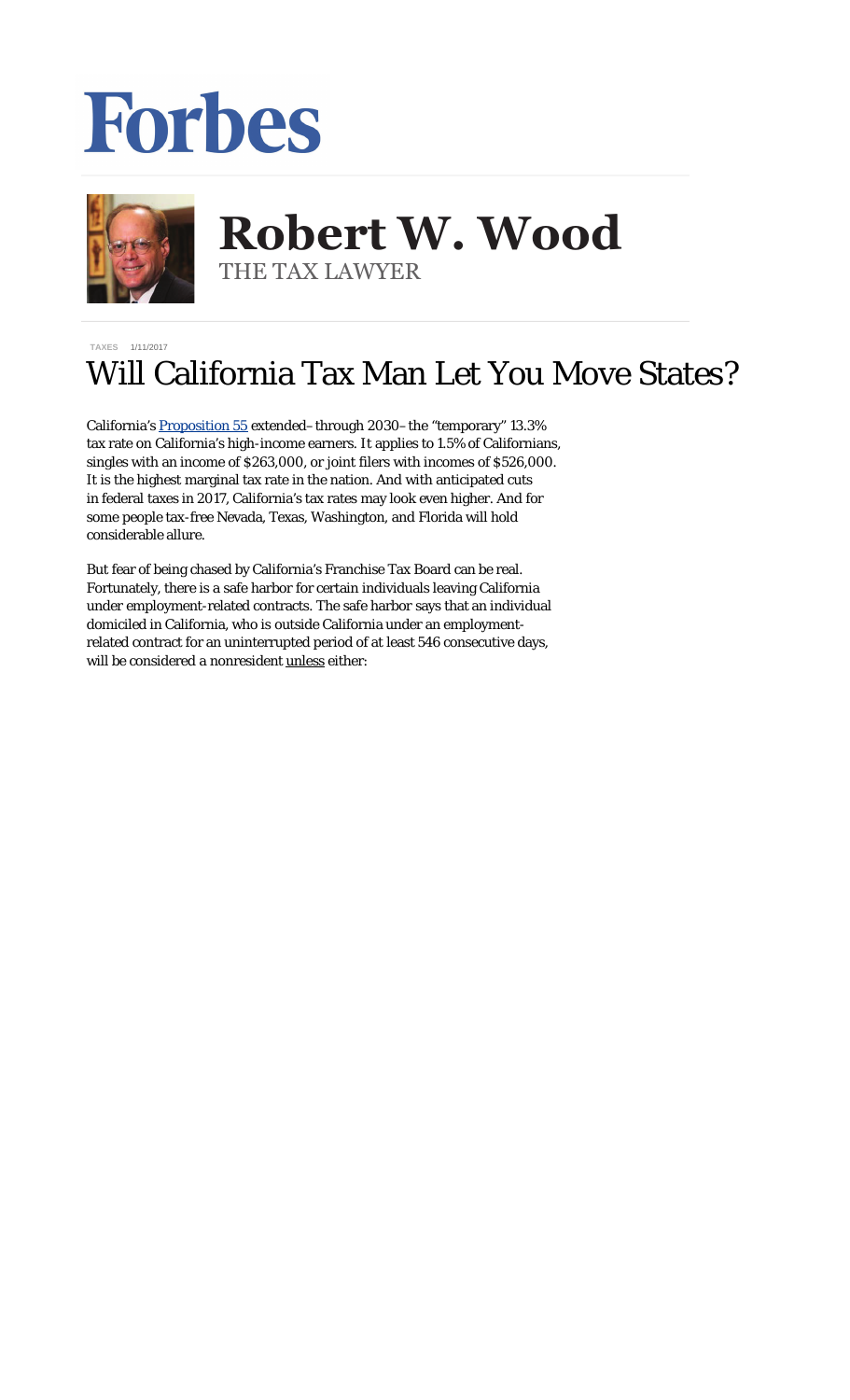

- 1. The individual has intangible income exceeding \$200,000 in any tax year during which the employment-related contract is in effect.
- 2. The principal purpose of the absence from California is to avoid personal income tax.

The spouse of an individual covered by the safe harbor can qualify too. Return visits to California that do not exceed a total of 45 days during any tax year covered by the employment contract are considered temporary. But what happens if you *don't* meet the safe harbor? It becomes more complicated. Individuals not covered by the safe harbor determine their residency status based on facts and circumstances.

That's where California's tough [Franchise Tax Board \(FTB\) comes in, policing](https://www.ftb.ca.gov/individuals/fileRtn/Nonresidents-Part-Year-Residents.shtml#residency_status) [the line between residents and non-residents.](https://www.ftb.ca.gov/individuals/fileRtn/Nonresidents-Part-Year-Residents.shtml#residency_status) Even if you think your facts are not controversial, be careful. A California resident is anyone in the state for other than a temporary or transitory purpose. It also includes anyone domiciled in California who is outside the state for a temporary or transitory purpose. The burden is on *you* to show that you are *not* a Californian.